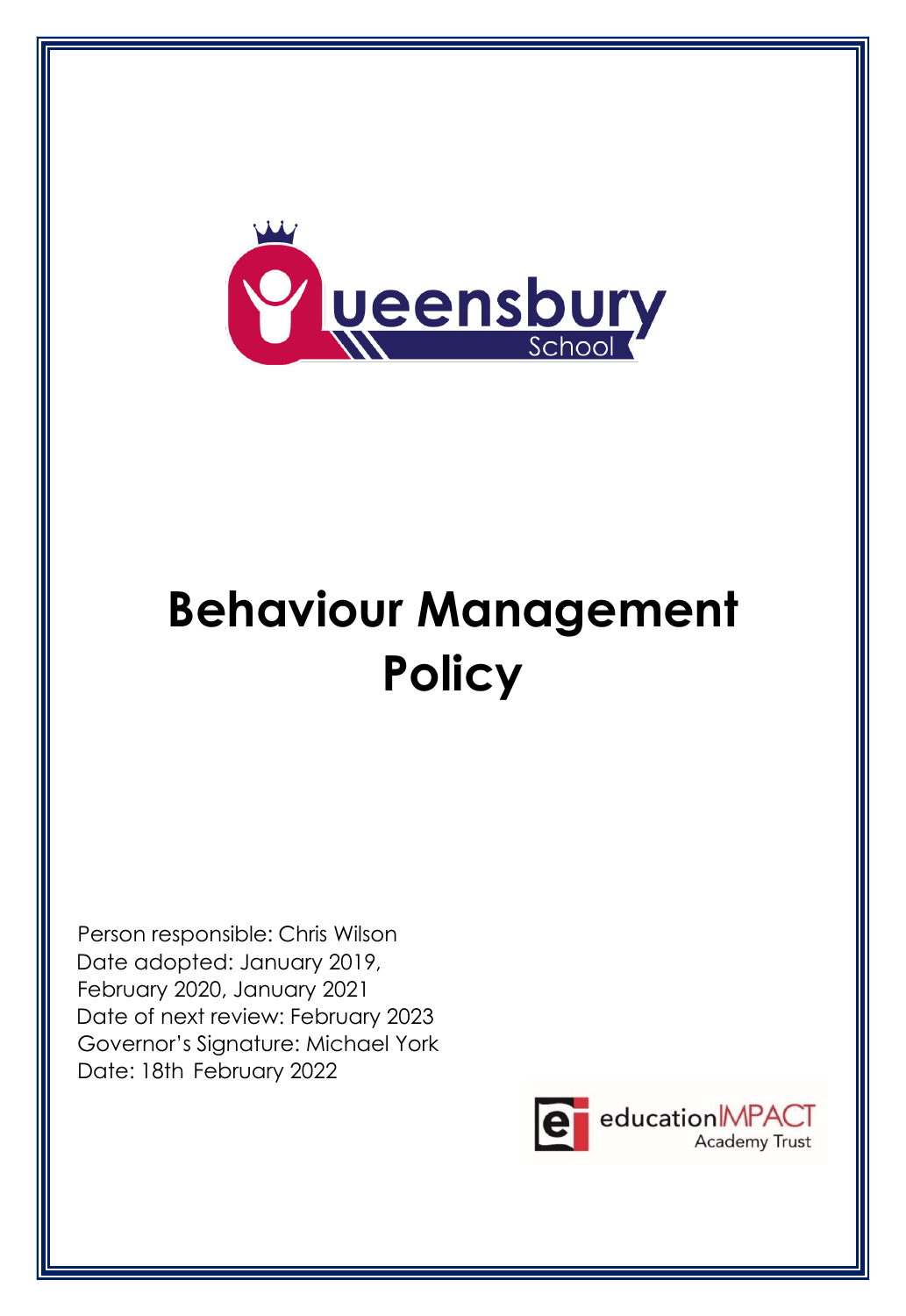## **Aim of policy**

Our central aims at Queensbury are to:

- Create a happy, safe learning environment where everyone feels part of a community and is treated with tolerance and respect.
- To promote and develop self–discipline, maintain positive self-esteem and encourage students to take responsibility for their own behaviour.
- To celebrate our own achievement and the achievement of others.
- To provide an environment based on good manners and respect for others, regardless of race, gender, religion or ability.
- To support students in developing socially appropriate behaviours to allow them to become valued members of the wider community.

This policy supports the whole school ethos and is linked to the following policies: Anti-Bullying and Racial Harassment Equal Opportunities Safe Touch (including Restraint.)

# **Rationale:**

At Queensbury School, we believe that young people want to behave well and that adults can learn and use strategies to support them in achieving this.

Behaviour is often a means of communication and we should support our students in communicating their needs safely and appropriately. With the right support and intervention, we can help our students to learn how to improve their behaviour. We believe that some students need direct teaching in how to recognise that they are responsible for their own behaviour and the need to make positive choices. We also recognise that any behavioural interventions need to be given time to have an effect. We understand that mistakes are part of the learning process and our students are at different stages in this developmental process. All of our students also have learning difficulties which may impact how they learn to behave. Adults need to have a wellinformed understanding of their needs and respond to our students in a nonjudgmental and supportive way.

As a school we firmly believe that there must be respect for the feelings, beliefs and customs of others. We aim to work closely with parents and carers and to demonstrate respect in our relationships with one another. Awareness and tolerance of the views, beliefs and customs of other people are taught explicitly in curriculum areas such as Humanities, RE and PSHE. However Social, Spiritual, Moral and Cultural values underpin our school curriculum as a whole. This is reinforced by other means such as Circle Time, assembly and 'Thought for the Week.'

Every morning students spend the first lesson of the day with their form staff. Each session is begun by using a 'Five Point Emotion Scale.' This allows students to talk about how they are feeling and gives form staff the opportunity to try and support the students with any anxieties they may have. The mentors may need to intervene if necessary. This daily session ensures that students are ready to learn before they leave their form base.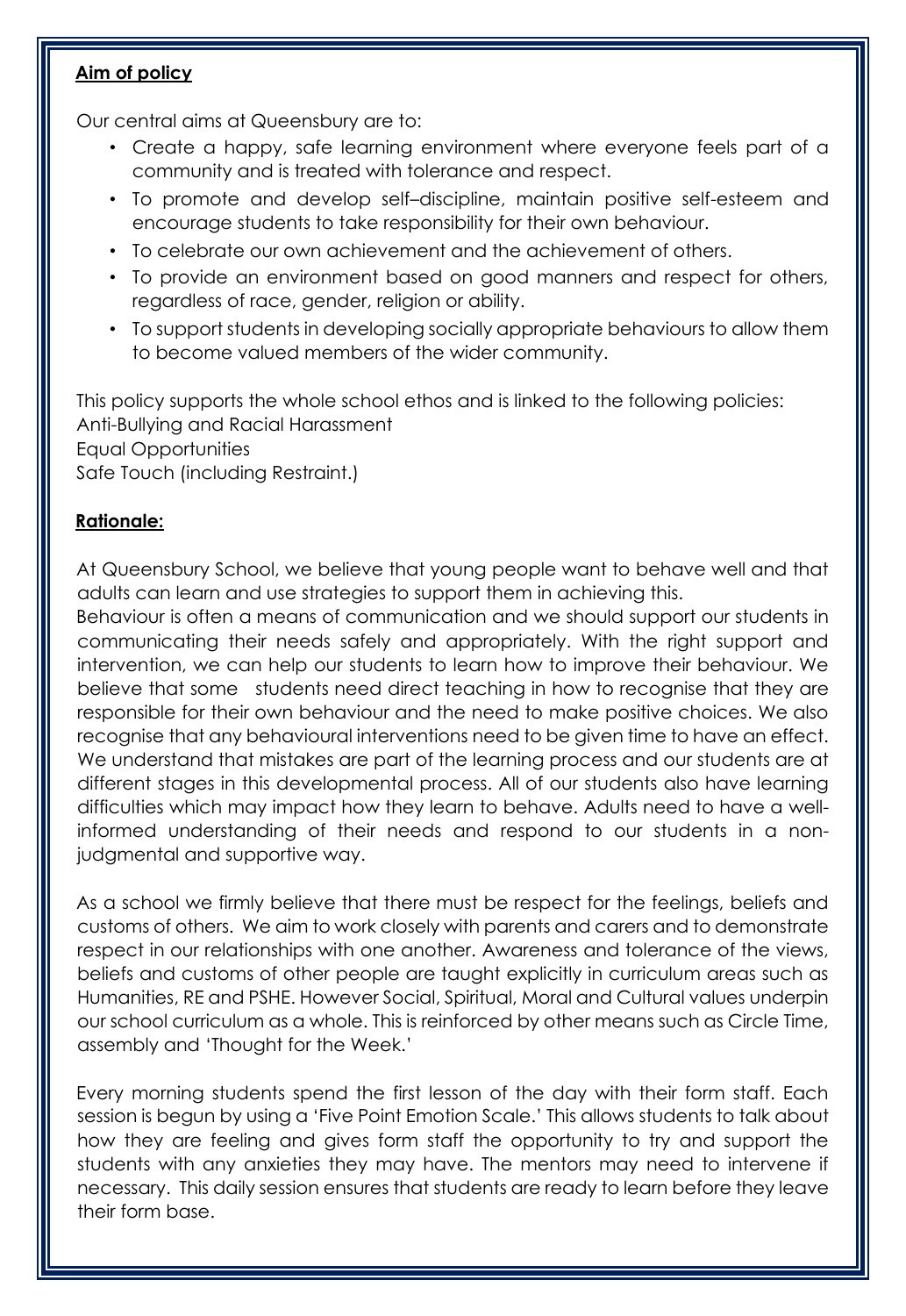At the end of the day, students come together again for 'Reflection and Reward.' This gives them the opportunity to reflect upon their day, share any difficulties and celebrate successes.

# **Roles and Responsibilities**:

# **Staff Responsibilities are:**

- To treat all students fairly and with respect.
- To raise the level of students' self-esteem.
- To provide a relevant and stimulating curriculum to engage students.
- To create a safe and welcoming environment.
- To use rules and consequences fairly and consistently.
- To be a good role model.
- To develop good relationships with parents so that students can see that we share a common aim.
- To recognise each student as an individual.
- To be aware of students' needs and manage their behaviour with this in mind.

# **Students' responsibilities are:**

- To work to the best of their ability and allow others to do the same.
- To listen to each other.
- To respect each other and each other's property.
- To follow instructions.
- To keep their hands and their feet to themselves.
- To look after their school and each other.

# **Parents' and carers' responsibilities are:**

- To make children aware of how important appropriate behaviour is within the school and the wider community.
- To encourage self-discipline.
- To show an interest in all their children do in school.
- To foster good relationships with school.
- To be aware of school rules and expectations of behaviour.

# **The Pastoral Manager:**

The Pastoral Manager leads a team of learning mentors, home/school worker and lunchtime supervisors. He is also the Designated Safeguarding Lead in school. All behavioural issues should be referred to him, logged on CPOMS and the relevant Assistant Head copied into the log of the incident.

The Pastoral Manager will make an initial decision and will either resolve the issue, or decide upon the most appropriate person to refer to.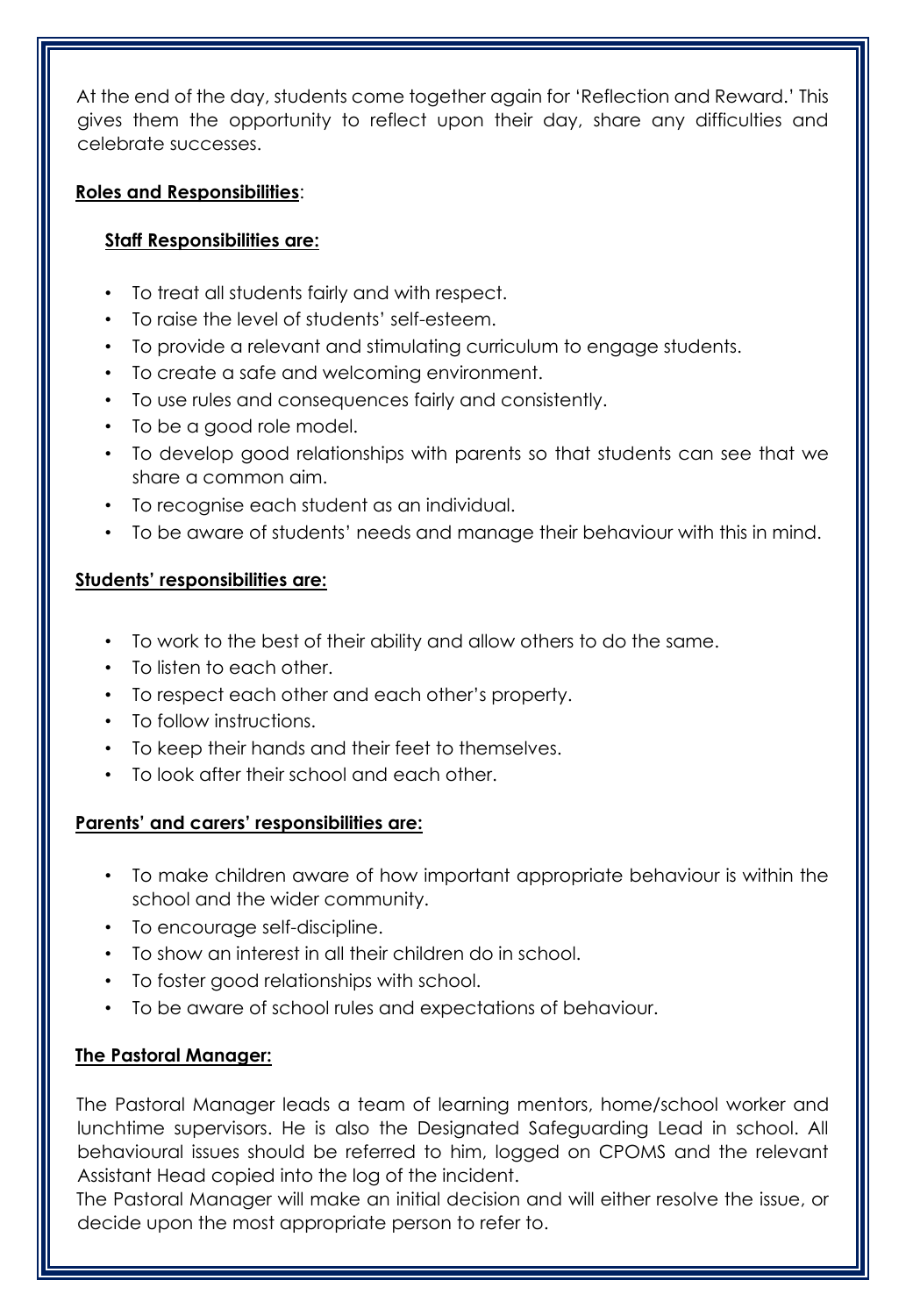### **The Learning Mentors:**

Learning Mentors are a key preventative to unwanted behaviour in school. Through the provision of emotional support, counselling programmes, a safe haven at break times and work with parents/carers they can help students remain calm and able to learning in school.

The Learning Mentors coordinate the external agency support such as FTB, SHB team, Educational Psychologist, School Nurse and doctor all of whom have a role in supporting the students and staff in ensuring students' behaviour is safe and appropriate.

The learning mentors are able to develop good relationships with parents so in times of difficulties they can be both a communication conduit and a source of advice.

## **The Home/School Worker:**

The home-school link worker provides a further link with and support to parents and carers. They are able to support parents in the home with their child's behaviour by helping to develop strategies to reduce unwanted behaviours.

### **The Role of Associate Head of School and Head of School**

The Assistant Executive Head Teachers are responsible for the overall daily management of behaviour in their Key Stage. When behavioural instances are reported to the Deputy Executive Head Teacher or Assistant Executive Head Teachers, they will provide staff with support in following through consequences and where instances require internal exclusions they will organise this for the students in their Key Stage. The Assistant Head of Key Stage will also ensure that any serious incidents are communicated to parents.

### **The Role of the Executive Head Teacher**

If the level of the student's behaviour is extreme, then the Executive Head Teacher will investigate the situation and make a decision as to the consequence to be put into place.

Only the Executive Head Teacher has the authority to exclude a student from school. The Executive Head Teacher is responsible for the overall behaviour policy and its' implementation throughout the school and will report to Governors about its' effectiveness.

# **Encouraging Outstanding Behaviour for Learning in School:**

Clear and consistent behaviour both inside and outside of the classroom is key to establishing good discipline in school. It is essential that teachers are well organised and deliver well-planned, differentiated lessons that engage students and have a real life context.

In encouraging excellent behaviour for learning, teachers should: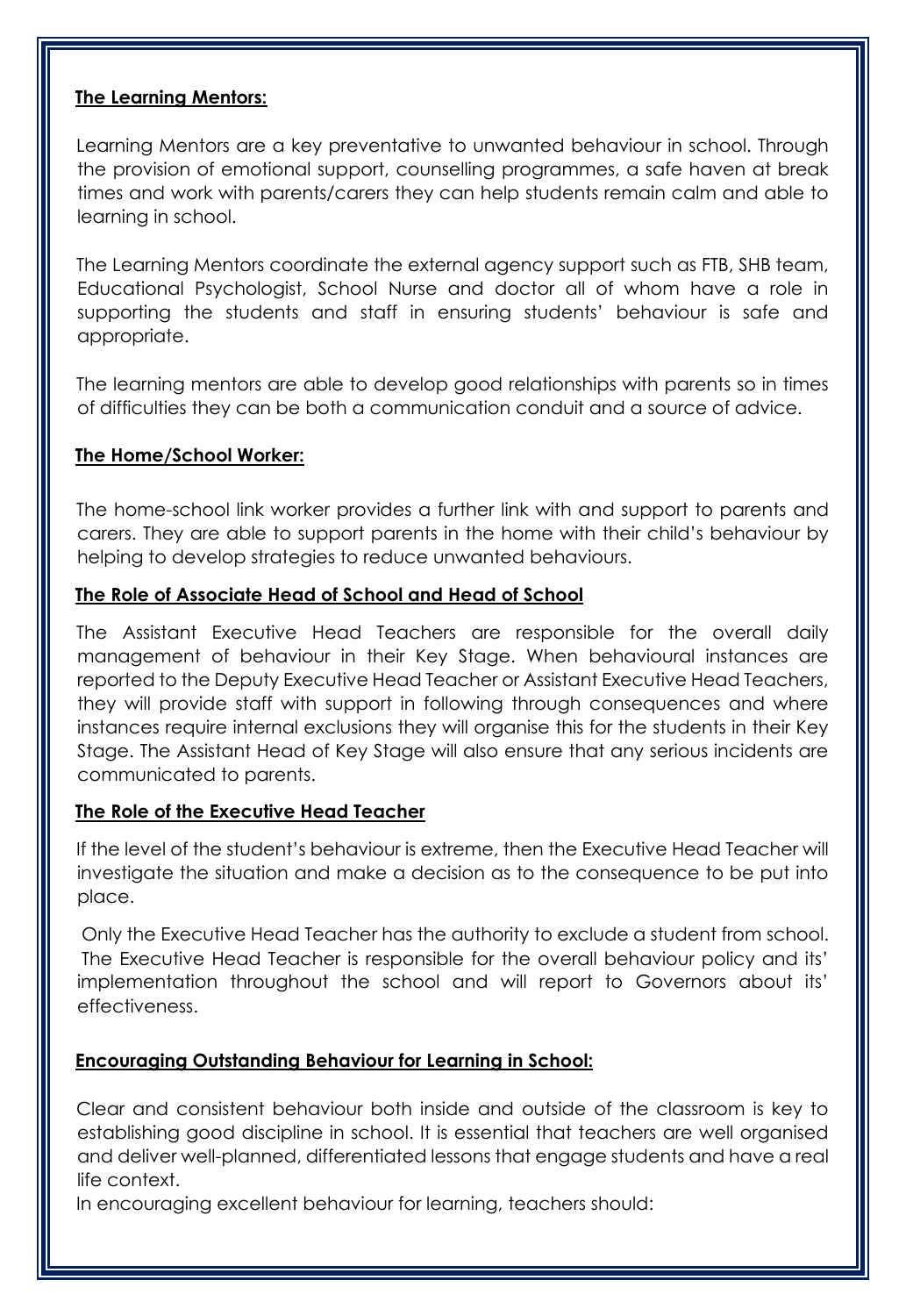- Know their students as individuals.
- Make the expectations of classroom behaviour clear from the beginning by referring to the 'Five Golden Rules' and explaining why they are necessary for outstanding learning (see Appendix 1.)
- Be aware of the behaviour of their class by being aware of the group dynamics and adjusting their seating plans, differentiation and pace accordingly.
- Be a good role model by being polite and being aware of their own behaviour, including stance, volume and tone of voice.
- Be firm rather than aggressive or confrontational, if reprimands are necessary these should deal with the behaviour and not be targeted at the individual student.
- Many of our students interpret language literally and therefore sarcasm should be avoided.
- Look for aspects of behaviour to praise. Emphasise the positive. 'Catch students being good' and praise good behaviour as well as good work. By reinforcing positive behaviour, we can develop the student's repertoire of appropriate behaviour and remind them of how they feel when they are praised for behaving well.
- Try to reinforce appropriate behaviour in another student rather than drawing attention to negative behaviour by using language such as 'Look how well Liam and Adam are listening,' rather than, 'Stop talking and listen.'
- Think about the reason for the negative behaviour. Why the student is behaving in the way they are. There will be a reason and this is something we need to deal with and support in whatever way we can.
- Deal with negative behaviour quietly and respectfully. There is no need to humiliate a student and force them into a confrontational situation where they are afraid to 'lose face' with their peers.
- Begin each day afresh.
- Use the language of choice. Encourage students to make the right choice and explain the consequences of their choices, good or bad. Use descriptive praise e.g. 'Iike the way you came in quietly.' 'I am pleased with how you supported John with his work.'
- Link the choices they make to the consequences so that students understand the implications of their actions.
- Follow the Behavioural Procedures of the school as outlined in Appendix 2.
- Reflect upon their own classroom practice and think about how they can continue to improve their behaviour management strategies.

# **Break time and lunchtimes**

All staff on duty have a safeguarding responsibility to be on time for their duty and to monitor the area that they have been designated. Best practice is to engage students in activities and encourage appropriate peer games and relationships. Students engaged in activities such as skipping, football, hopscotch etc are significantly less likely to present with behavioural difficulties than those not engaged in constructive activities.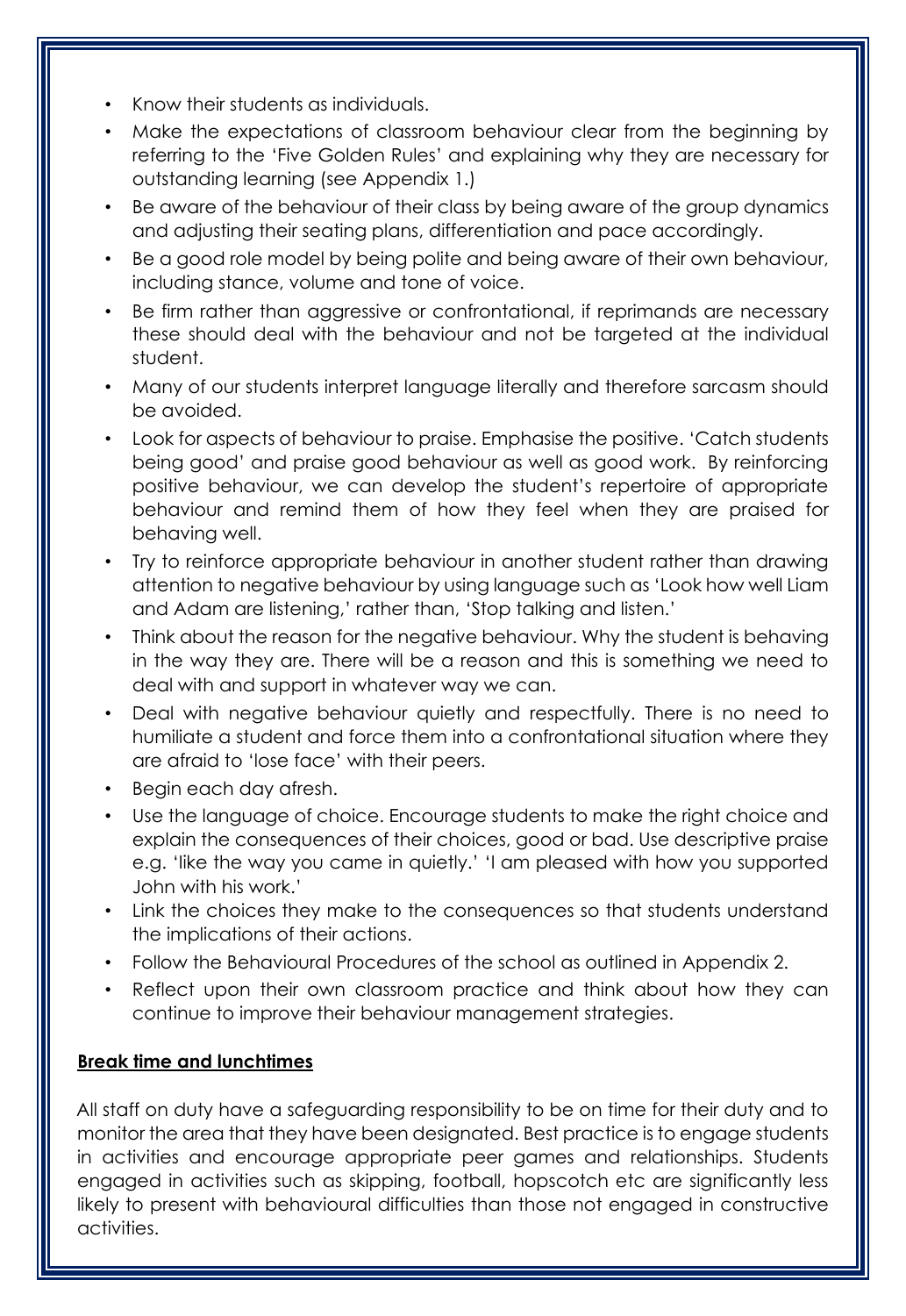#### **Around school**

All staff have a responsibility to monitor behaviour around school including corridors and the hall. Students behaving inappropriately should be challenged/supported (depending upon the student and circumstances). If the students behaviour continues to escalate or is beyond low level disruption the staff member should intervene appropriately, seeking support if necessary, it is the responsibility of this staff member to log the incident on to CPOMS and record any actions or sanctions.

## **Rewards and Consequences:**

Good behaviour should be recognised in the same way as good work is. This will include the use of house points, green and yellow arrows (Appendix 3), phone calls and texts home. It is important that staff share good behaviour with parents in the same way as they would inform them if a consequence became necessary. Heads of Key Stage will award nominations for 'Star of the Week' in their assemblies. Achievement evenings are also held each year to celebrate the achievements of the students in school. Parents and students are actively encouraged to attend these evenings.

Consequences for negative behaviours are outlined in the flowchart 'Queensbury School's 5 step Behaviour Management Procedure.' Negative behaviour should be dealt with initially by the classroom teacher or member of staff on duty using deescalation strategies and reasoning followed, if necessary, by a verbal warning. If behaviour persists then using the system of a first yellow card (five minutes' detention,) second yellow card (ten minutes' detention.) These times are guidelines, as a member of staff may feel that they have spoken to the student and are satisfied that they understand why they made the wrong choice and how to improve their behaviour next time.

If negative behaviour persists and a red card becomes necessary, then this must be accompanied by a detention at lunchtime with the member of staff, if the student fails to attend or the behaviour persists then the student must attend a Wednesday afterschool detention with the designated staff team assigned to carry out the after school detention.

It may be necessary for assistance to be requested form the Pastoral Team, at which point they can either support the student in class or if necessary remove the student for a short period of time to allow them to regulate before being returned to class. If the behaviour persists and is considered serious, then Head of the relevant Key Stage should be informed.

If a student is required to complete an after school detention, then the parent/carer must be contacted and their permission obtained. Reception should also be informed as there may be implications for the child's travel arrangements.

Should an incident be serious enough to warrant an Internal Exclusion, then parents/carers should be informed and the nature of the incident explained to them.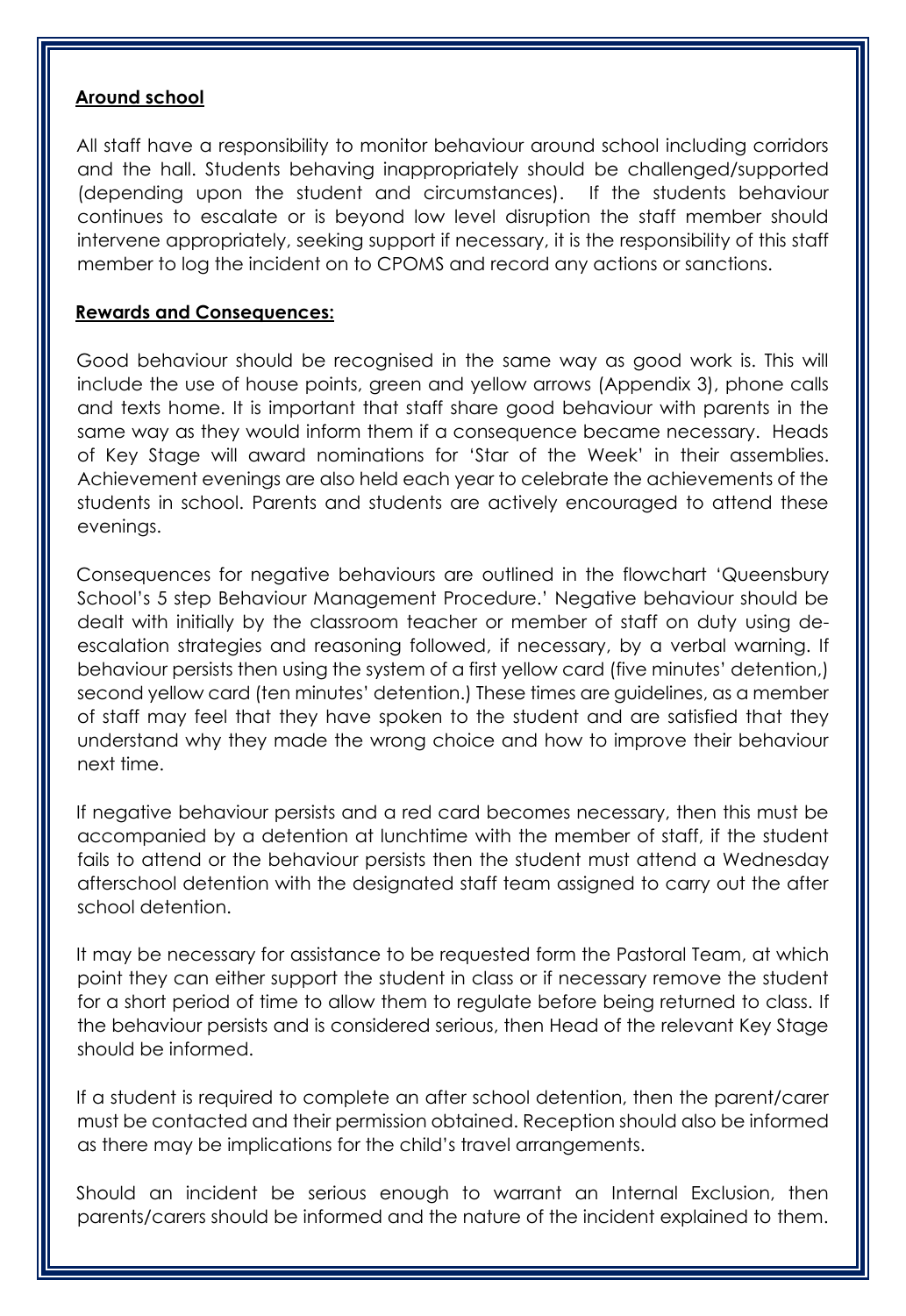The exclusion should be carried out a soon as possible after the incident. The student should work in supervised isolation in the Learning Mentors' room (if appropriate.) Work should be sent by the member of staff who would have been teaching the student and time should be given to the student to reflect upon their behaviour and how to make better choices next time.

Should a fixed term exclusion be deemed necessary, then parents/carers should be informed by letter sent on the day of the incident (or a soon as possible if the incident is at the end of the day.)

On the day of the student's return to school, parents/carers should accompany the student for a 'Return to School' interview where the incident should be discussed and made clear to the student that such behaviour is unacceptable. They should be in the right frame of mind to return to school that day. If this is not the case and it is clear that the student does not accept that they made the wrong choice, then they may be asked to return home with their parent/carer and the exclusion extended.

On the rare occasion of a permanent exclusion or managed move to another school the reports of behaviour become key evidence and therefore staff need to record and report all incidents however small to build up a picture of the student's behavioural needs

## **Behaviour Management Plans**

For those students who need additional support outside of the strategies already identified within this policy and whose needs are more complex, consideration should be given to setting a Behaviour Management Plan (BMP) for the individual student.

A BMP contains:

- a specific description of the nature and frequency of the unwanted behaviours
- a description of what strategies have already been tried and the impact of those strategies
- new strategies for managing unwanted behaviour
- new strategies for rewarding wanted behaviours
- details of support, resources and reviews
- **•** the student's views of the behaviour

A collaborative approach is essential when writing, monitoring and evaluating a BMP. The form tutor, learning mentors and assistant heads should work together on the development of a BMP. It is also important that parents/carers are informed of the issues that trigger a BMP and are included in the strategies to monitor progress.

Form tutors are responsibility for writing the BMP with help from the learning mentors and for overseeing its implementation.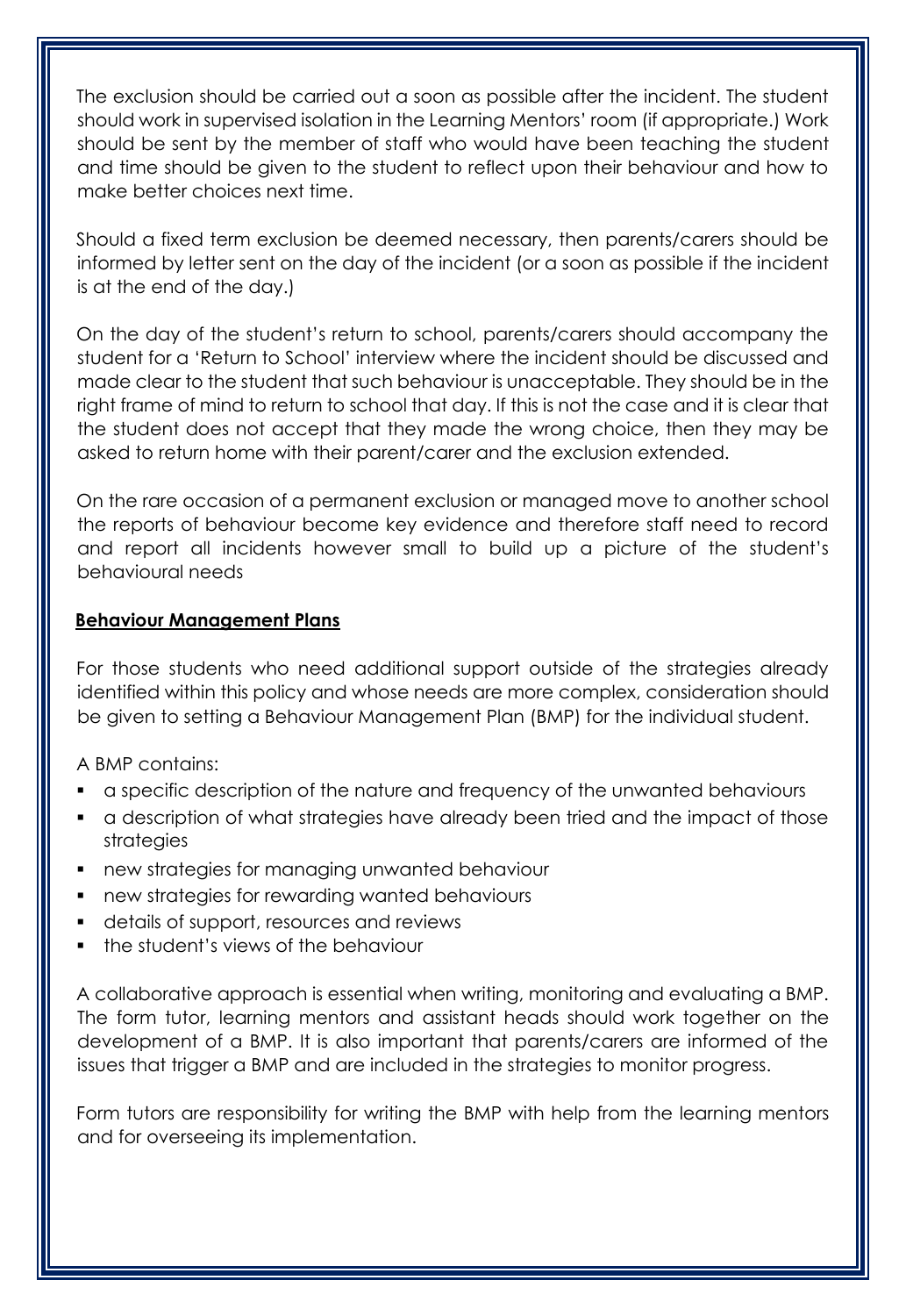#### **Monitoring and Recording:**

It is the responsibility of all staff to record any incidents on CPOMS. This should be forwarded to the relevant members of staff such as the Pastoral Manager, Learning Mentors, form tutor team and the Head of Key Stage.

Incidents will then be monitored by the pastoral team; including the Pastoral Manager, Learning Mentors and Senior Leadership team. Should intervention be necessary the appropriate action will be taken. Interventions may include speaking to the child, contacting home, sessions with the Learning Mentors, Speech and Language Therapist, or referral to external agencies such as the school doctor, Educational Psychologist, ADHD team, CAT team (where the student has a diagnosis of Autism) Forward Thinking Birmingham.

### **Positive Handling**

In the event positive handling techniques are required to safeguard the child, please refer to our Care & Control Positive Handling Policy. The correct Team Teach strategies will need to be deployed. These should all be recorded in Log book in Mentors with Mr Khan within 24hrs.

#### **Appendices:**

Golden Rules Behavioural Procedures Flow Chart Behaviour for Learning Flow Chart

Senior Leadership, January 2022.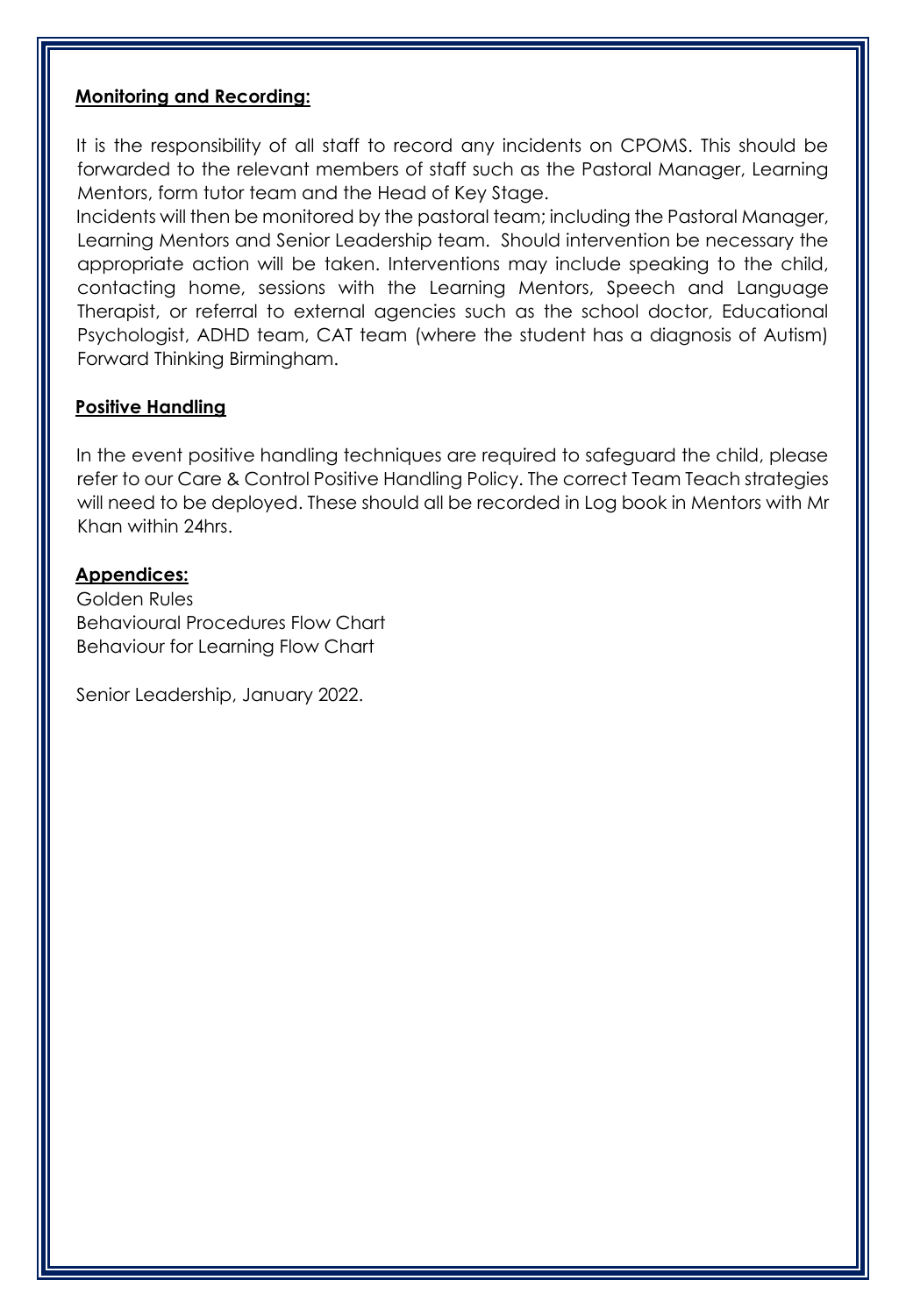# **Our Five Golden Rules:**

- **1. We listen to each other.**
- **2. We respect each other and each others' property.**
- **3. We follow instructions.**
- **4. We keep our hands and our feet to ourselves.**
- **5. We look after our school and each other.**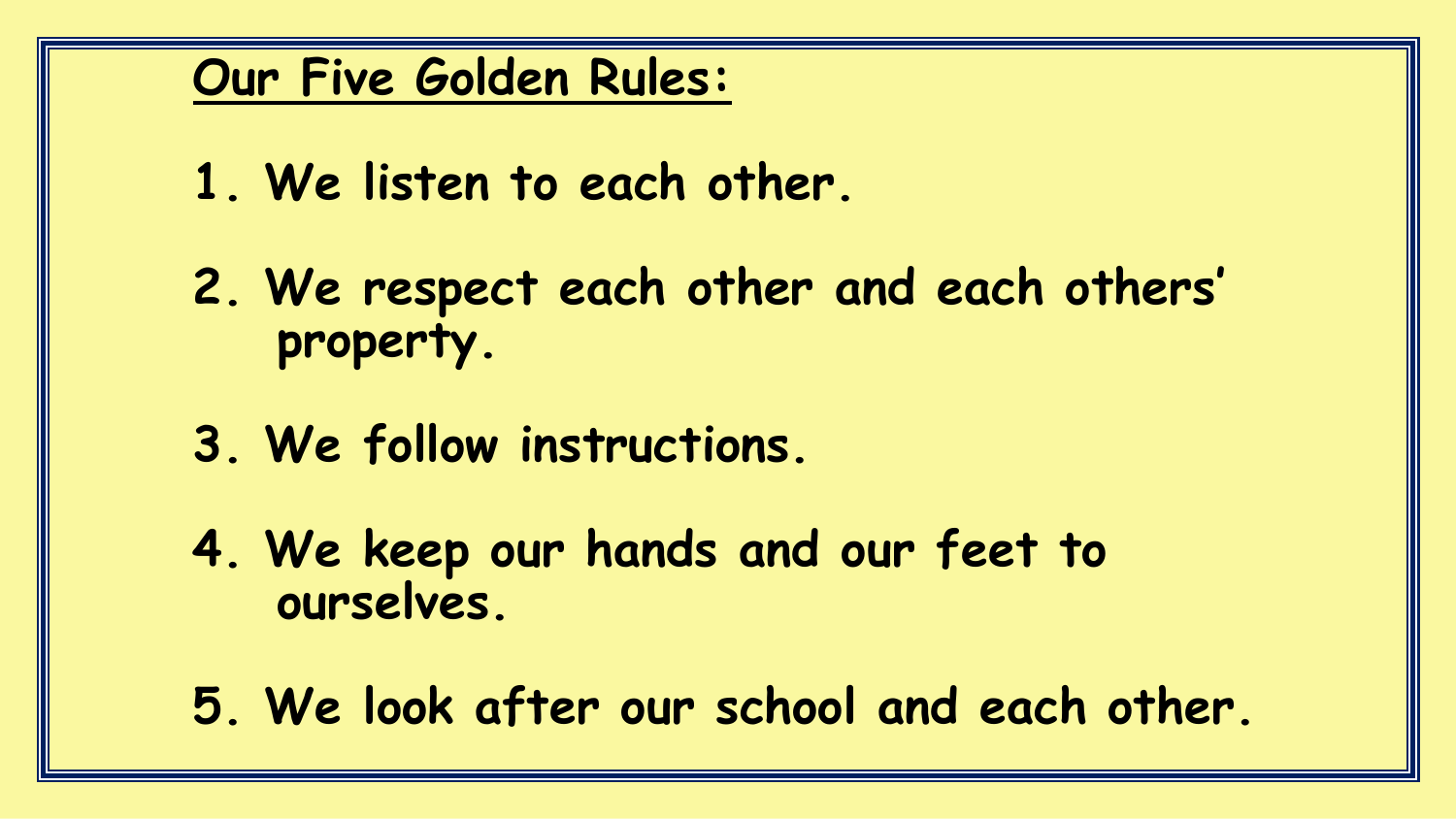





All Behavioural issues with pupils MUST be dealt with using the following procedures.

Behaviour MUST be dealt with by the TEACHER IN THE LESSON OR MEMBER OF STAFF ON DUTY.

Firstly - Warn the student that their behaviour is unacceptable. If it continues, then issue the first YELLOW CARD. If behaviour persists, then give a second YELLOW CARD and speak to them at break time. If behaviour continues then - give a RED CARD. This must be accompanied by a LUNCHTIME/AFTER SCHOOL DETENTION. Should a student leave the classroom, the TA should follow the student and encourage them to return to the lesson. If after 5 minutes they are unsuccessful then the Learning Mentors should be contacted. All incidents must be recorded on CPOMS and a clear consequence given.

If the above procedures have been followed and behaviour cannot be dealt with by the subject teacher, or duty staff, then the Pastoral Manager should be contacted. On ext 111.

The Pastoral Manager will either resolve the situation, or decide upon the most appropriate referral to make.

If the Pastoral Manager refers the issue to the Learning Mentors then they will deal with the issue.

The learning mentors will endeavour to return the student to the classroom when they are ready to re-join the group and provide further support for them within the lesson until the student is ready for them to withdraw.

If the nature of the incident is deemed serious then the Pastoral Manager may refer directly to SLT.